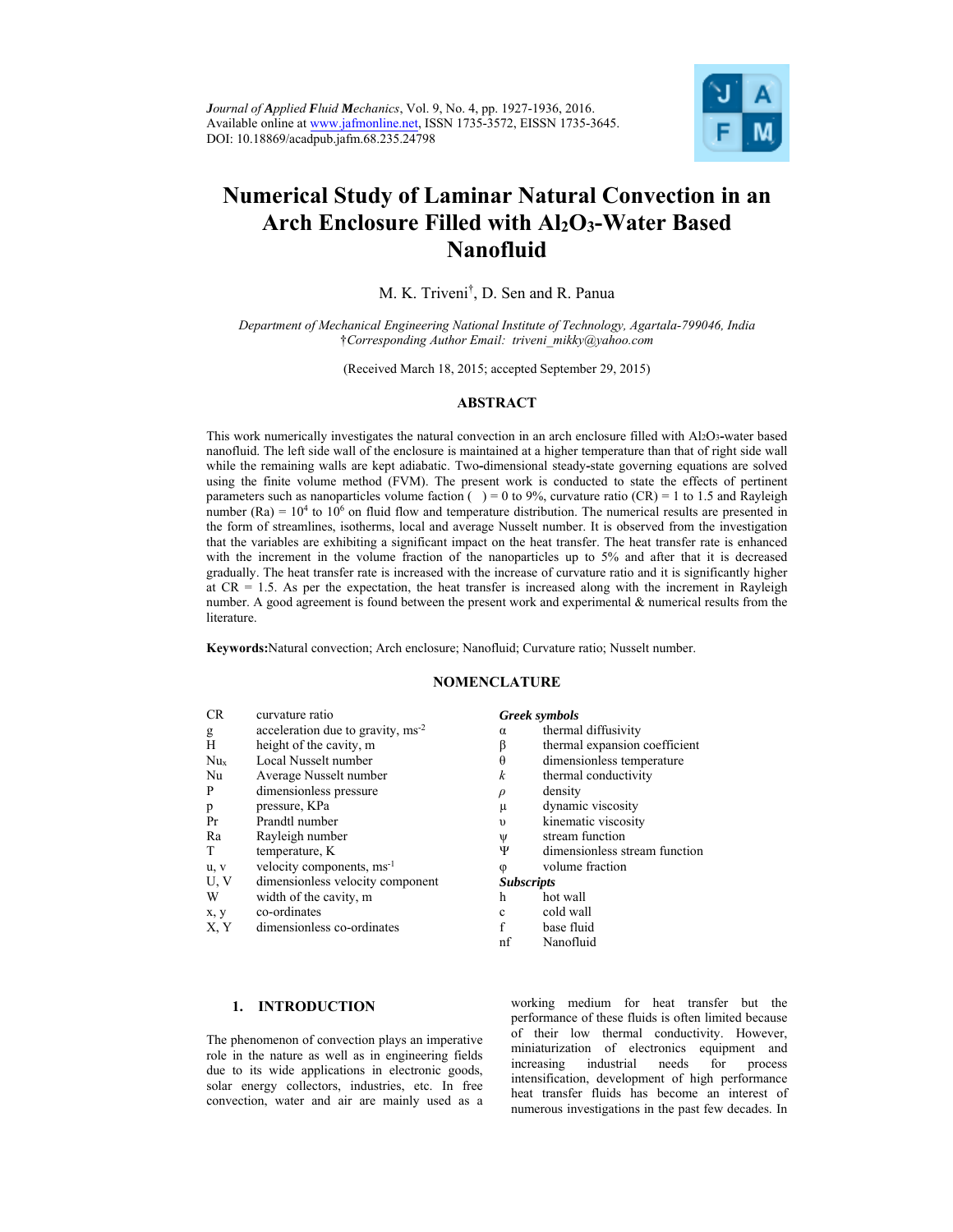order to enhance the thermal conductivity of the base fluid, an innovative technique in which nanoparticles are mixed with the base fluid was introduced by Choi (1995).Later on aplenty of works have been conducted by researchers to signify the effect of different types of nanoparticles on heat transfer rate. Mansour *et al*. (2010) performed a simulation work on mixed convection in a square lid**-**driven cavity filled with water**-**based nanofluid containing various types of nanpaticles of Cu, Ag, Al2O3 and TiO2. It was observed that the increase in solid volume fraction was the cause of decrease both the activity of the fluid motion and average Nusselt number. Basak and Chamkha (2012) have done a heat line analysis on natural convection in a square cavity filled with nanofluid. The obtained results were elucidated that the heat transfer rate was enhanced for all nanofluids at Ra = 105 but Alumina–water and Copper–water were exhibited larger enhancement compared to other nanofluids. Oztop and Abu-Nada (2008) have done a numerical work in partially heated rectangular cavity filled with nanofluids. It was reported that the mean Nusselt number was increased with the increase in the volume fraction of nanoparticles and height of the heater for the whole range of Rayleigh number. It was also found that the heat transfer enhancement, using nanofluids, was more pronounced at lower aspect ratio than the higher aspect ratio. Chakma and Abu-Nada (2012) investigated the laminar mixed convection of Al2O3**-**water nanofluid filled in square cavity. The enhancement in the heat transfer rate was found for higher volume fraction of nanoparticles. Ali *et al*. (2013) carried out an experimental analysis on natural convection in a vertical circular enclosure filled with Al<sub>2</sub>O<sub>3</sub>-water nanofluid. It was observed that the heat transfer coefficient was increased with the increase of volume fraction concentration up to a specific value, and then it is decreased, as the concentration was increased compared to the base fluid, water. Mahmoodi and Sebdani (2012) investigated the free convection in a square cavity filled with Cu**-**water nanofluid and having an adiabatic square body at the center. It was found that the heat transfer rate was decreased when the size of the adiabatic square body was increased at lower Rayleigh number while for the same case it was found to increase for higher value of Rayleigh number. Rahimi *et al*. (2012) studied the natural convection in a rectangular enclosure filled with a mixture of nanoparticles and water numerically. It was explored that the average Nusselt number was increased with the increase in nanoparticle volume fraction. Ho *et al*. (2008) executed a numerical work on laminar natural convection to exhibit the effect of uncertainties in dynamic viscosity and thermal conductivity of alumina–water nanofluidfilled in a square enclosure. The investigation reported that the thermal conductivity and dynamic viscosity of the nanofluid were strongly affected the natural convection heat transfer characteristics. Mahmoodi (2011) conducted a simulation work of natural convection in an L-shaped cavity filled with nanofluid. It was noted that the rate of heat transfer was enhanced with the increase of nanoparticle concentration and decrease with the increase of the aspect ratio of the cavity. Bhattacharya and das (2015) investigated the natural convection in a square cavity. Results reported that the average Nusselt number was increased with the length of the hot wall and with the increase of Rayleigh number. Sheikhzadeh *et al*. (2012) numerically solved the mixed convection heat transfer in a lid-driven enclosure filled with nanofluids using variable thermal conductivity and viscosity. It was concluded that the average Nusselt number was more sensitive to the viscosity and the thermal conductivity models at low Richardson numbers. Abu-Nada *et al*. (2009) have numerically examined the effects of inclination angle of twodimensional enclosure filled with Cu-nanofluid. It was found that the effect of nanoparticles concentration on Nusselt number was pronounced more at the low volume fraction than that of higher volume fraction. Aminossadati *et al.* (2011) studied natural convection heat transfer in an isosceles triangular enclosure with a heat source located to the bottom wall and filled with an Ethylene Glycol– Copper nanofluid. The results reported that the heat transfer rate was higher according to the modified Maxwell model. Abu-Nada (2008) investigated the heat transfer rate over a backward facing step using nanofluids. It was observed that for outside recirculation zone, heat transfer rate was enhanced with nanoparticles which were having high thermal conductivity, while within the recirculation zone low thermal conductivity nanoparticles enhanced the heat transfer rate. Bose *et al.* (2013) worked on quadrantal cavity attached with a solid adiabatic fin to the hot wall and filled with water. Investigation reported that the heat transfer and fluid flow is controlled by the solid fin. Mahmoudi *et al.* (2010) examined the natural convection numerically in a square cavity filled with Cu**-**water nanofluid. The average Nusselt number was increased with the increase in volume fraction.However, it was decreased as the length of the heater increases. Kherief *et al.* (2012) investigated the natural convection numerically in a rectangular cavity in presence of magnetic field. It was concluded that the average nusselt number was enhanced for increasing value of Grashof number while decreased in presence of the magnetic field. Mahmoodi (2011) solved a numerical problem in a square cavity which encompassed with a thin heater and filled with nanofluid. It was found that the horizontal positioned heater was having higher Nusselt number compared to the vertical positioned heater at low Rayleigh number. Also, at high Rayleigh number, Ag-Water nanofluid was more effective to enhance the heat transfer rate. Mahmoodi and hashmei (2012) investigated the heat transfer in a C-shaped enclosure numerically. The outcome of the investigation was reported that the mean Nusselt number was increased with the increase of Rayleigh number, volume fraction of Cu-nanoparticles and was decreased with the increase of the aspect ratio of the cavity. Lai and Yang (2011) used lattice Boltzman method for natural convection heat transfer in a square cavity filled with  $A$ <sub>2</sub>O<sub>3</sub>-water based nanofluid. Results revealed that the average Nusselt number was increased with the increase of Rayleigh number and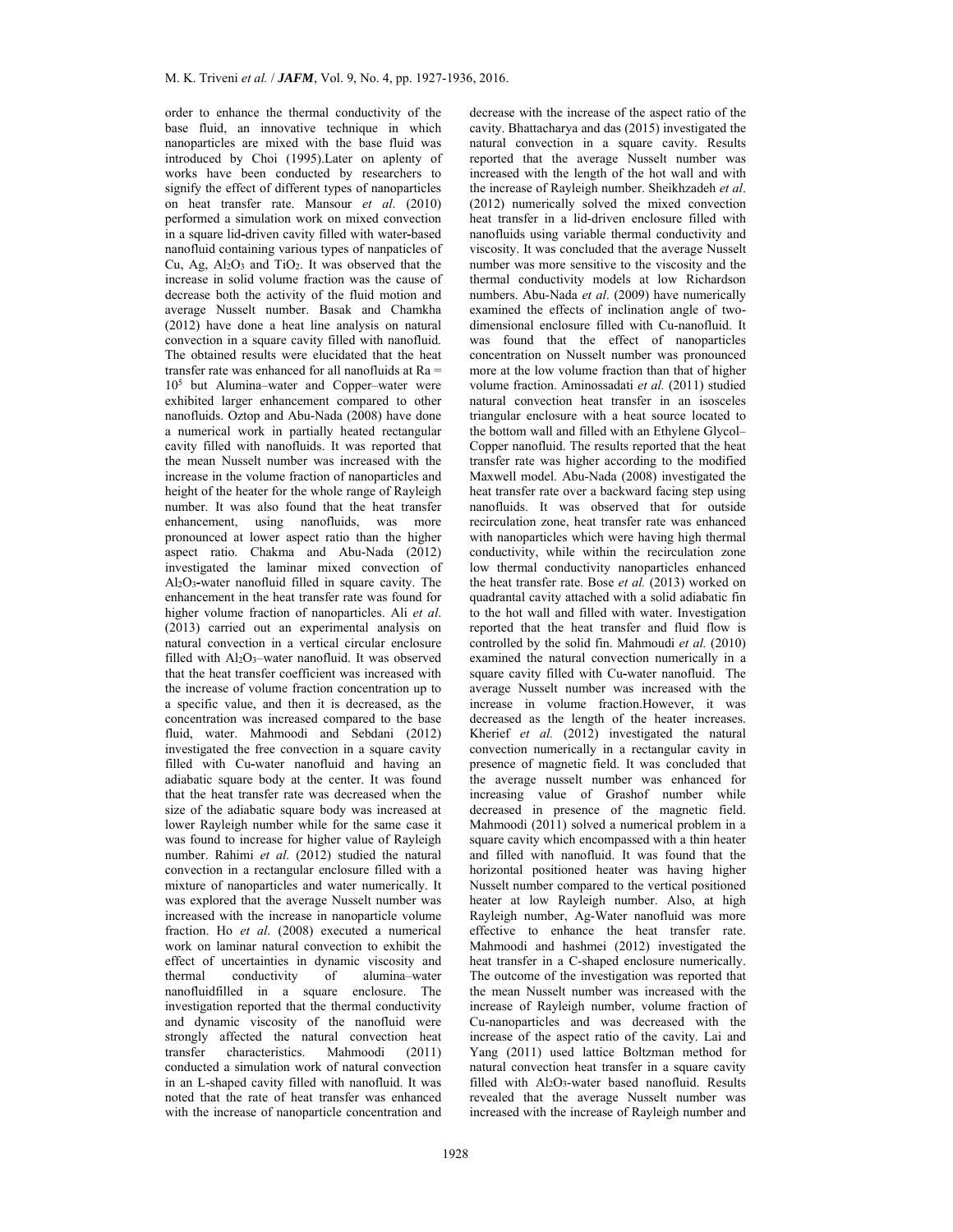particle volume concentration. Khanafer *et al*. (2003) have numerically investigated the heat transfer enhancement in an enclosure utilizing nanofluids for various pertinent parameters. It was found that the suspended nanoparticles substantially increased the heat transfer rate at any given Grashof number. Abu-Nada *et al*. (2010) worked for heat transfer enhancement in a differentially heated enclosure using variable thermal conductivity and variable viscosity of Al2O3–water and CuO–water nanofluids. It was observed that the enclosure with high aspect ratio, experienced more deterioration in the average Nusselt number compared to the enclosures with low aspect ratio. Also, the heat transfer rate was decreased as the volume fractions of both the nanoparticles were increased.

The brief literature survey unfolded that the closed enclosures such as square, rectangular, quadrantal and triangular enclosures filled with air and water have been studied extensively to examine the heat transfer rate. So far, very few works have been done in arch cavity. Hence, the aim of this work is to investigate the fluid flow and heat transfer characteristics in an arch cavity. Many researchers, as mentioned in literature survey, used different types of pure metal and metal oxide nanoparticles such as Cu, Ag, Al, Ti, TiO<sub>2</sub>, CuO, SiC, Al<sub>2</sub>O<sub>3</sub> etc. with water to enhance the heat transfer rate. While for the present problem Al2O3-water based nanofluid is chosen as working fluid for heat transportation because of high sustainability of Al2O3 nanoparticles in the fluid. The present work may help the researchers and designers to enhance the heat transfer rate from electronic goods and solar collectors.



**Fig. 1. Schematic diagram of physical domain.** 

## **2. DESCRIPTION OF PHYSICAL MODEL AND MATHEMATICAL FORMULATION**

Fig. 1 shows the schematic paradigm of an arch cavity along with pertinent boundary conditions. The width of the cavity is considered as L and height H. The curvature ratio ( $CR = H/L$ ) of the arch cavity is varied from 1 to 1.5. The vertical walls of the cavity are considered as hot and cold walls while bottom and curve walls are considered as adiabatic wall. The cavity is filled with Al2O3**-**

water based nanofluid for heat transport whose physical properties are shown in table 1. Plexiglas is used as an insulating material to prevent the heat leakage from thermally insulated walls.

| Table 1 Properties of water and $Al_2O_3$ |                         |  |  |  |
|-------------------------------------------|-------------------------|--|--|--|
|                                           | nanoparticle at $22^0C$ |  |  |  |

| <b>Physical Properties</b>             | Water  | $Al_2O_3$ nanoparticles |
|----------------------------------------|--------|-------------------------|
| $C_p$ (j/kg k)                         | 4179   | 765                     |
| $\rho$ (kg/m <sup>3</sup> )            | 997.1  | 3970                    |
| k(w/mk)                                | 0.613  | 25                      |
| $\beta \times 10^{-5}$ (1/k)           | 21     | 0.85                    |
| $d_p$ (mm)                             | 384    | 47                      |
| $\mu$ s $10^{-3}$ (Ns/m <sup>2</sup> ) | 0.9576 |                         |

Certain assumptions have been made for the present study, which are as follows:

- All walls are impermeable and the effect of radiation is negligible.
- The fluid flow is steady and laminar.
- Gravitational effect is considered in vertical direction.
- All properties of the fluid are constant except density which changes with temperature (as per Boussinesq approximation).

Some important properties of nanofluid such as density, viscosity, thermal conductivity and thermal diffusivity are changed with change in concentration of the volume fractions. All the thermo-physical parameters can be calculated by the formulae presented in table 2.

| Table 2 Thermo-physical properties of nanofluid |  |
|-------------------------------------------------|--|
|-------------------------------------------------|--|

| Density                                                                        |
|--------------------------------------------------------------------------------|
| $\rho_{nf} = (1 - \varphi)\rho_f + \varphi\rho_{np}$                           |
| Heat capacitance                                                               |
| $(\rho C_p)_{n f} = (1 - \varphi)(\rho C_p)_{f} + \varphi (\rho C_p)_{n p}$    |
| Thermal expansion coefficient                                                  |
| $(\rho \beta)_{nf} = (1 - \varphi)(\rho \beta)_{f} + \varphi(\rho \beta)_{np}$ |
| Thermal diffusivity                                                            |
| $\alpha_{nf} = k_{nf}/(\rho C_p)_{nf}$                                         |
| Thermal conductivity                                                           |
| $k_{np} + (n-1)k_f - (n-1)(k_f - k_{np})\varphi$<br>$k_{nf}$                   |
| $k_{np} + (n-1)k_f + (k_f - k_{np})\varphi$<br>k <sub>f</sub>                  |

Based on assumptions the dimensionless governing equations for natural convection can be written as:

$$
\frac{\partial U}{\partial x} + \frac{\partial V}{\partial y} = 0 \tag{1}
$$

$$
U\frac{\partial U}{\partial x} + V\frac{\partial U}{\partial y} = -\frac{\partial P}{\partial x} + \Pr\left(\frac{\partial^2 U}{\partial x^2} + \frac{\partial^2 U}{\partial y^2}\right) \tag{2}
$$

$$
U\frac{\partial V}{\partial x} + V\frac{\partial V}{\partial y} = -\frac{\partial P}{\partial y} + \Pr\left(\frac{\partial^2 V}{\partial x^2} + \frac{\partial^2 V}{\partial y^2}\right) + RaPr\theta
$$

$$
(\mathbf{3})
$$

$$
U\frac{\partial\theta}{\partial x} + V\frac{\partial\theta}{\partial y} = \left(\frac{\partial^2\theta}{\partial x^2} + \frac{\partial^2\theta}{\partial y^2}\right)
$$
 (4)

## **Boundary conditions**

at the hot wall:  $\theta = 1$ ,  $U = V = 0$  at  $X = 0$  and  $0 < Y <$ 1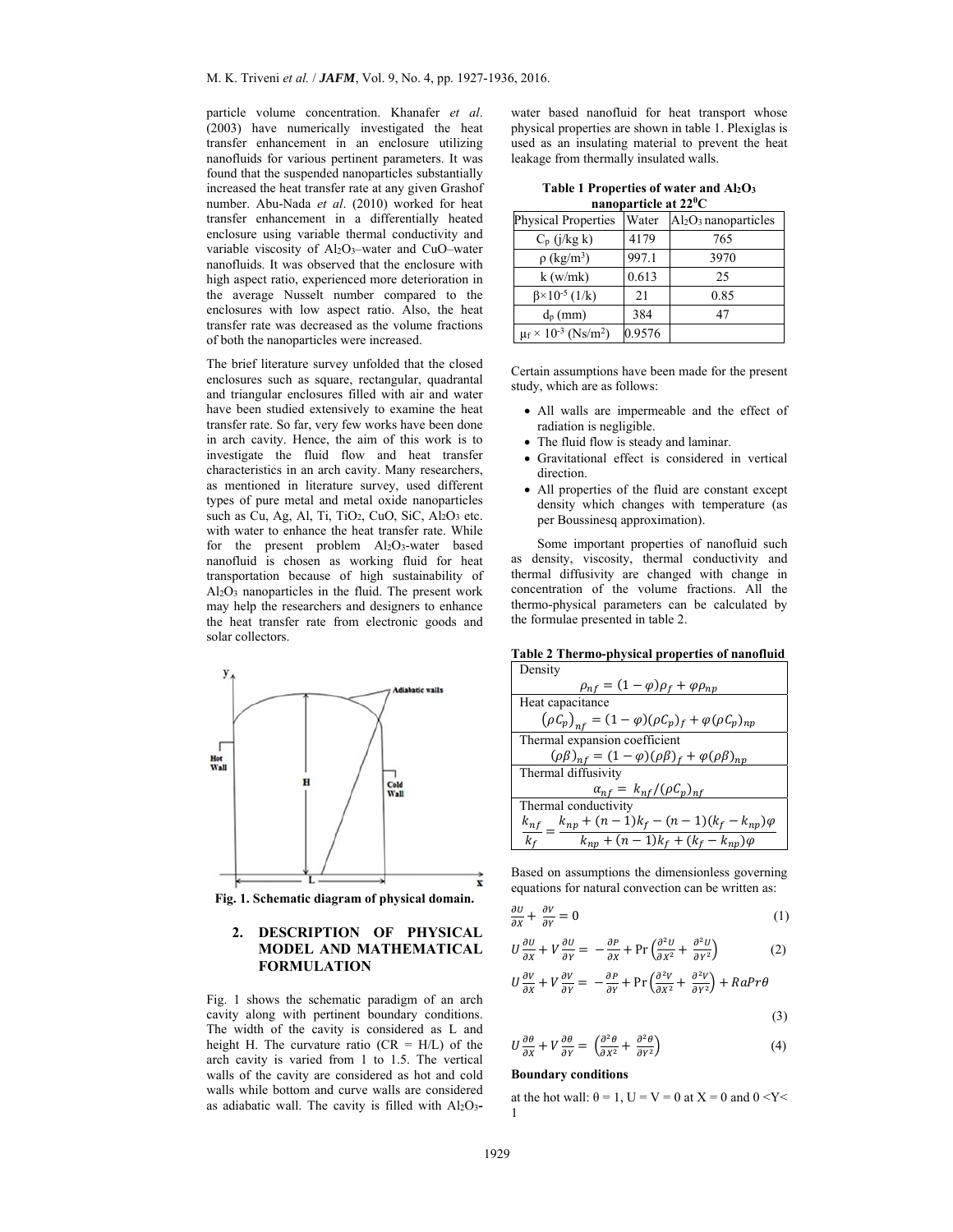$\overline{y}$ 

at the cold wall: 
$$
\theta = 0
$$
,  $U = V = 0$  at  $X = 1$  and  $0 < Y < 1$  (5)

at the adiabatic walls:  $\partial \theta / \partial n = 0$ , U = V = 0 at 0 < X  $< 1$ 

Using the change of variables

$$
X = \frac{x}{H}, Y = \frac{y}{H}, U = \frac{uH}{\alpha_f}, V = \frac{vH}{\alpha_f},
$$
  
\n
$$
\theta = \frac{T - T_c}{T_h - T_c}, P = \frac{pH^2}{\rho_{nf} \alpha_f^2}, \text{ Pr} = \frac{\vartheta_f}{\alpha_f},
$$
  
\n
$$
Ra = \frac{g\beta_f(T_h - T_c)H^3}{\alpha_f \vartheta_f}
$$
\n(6)



**Fig. 2. Recommended uniform Grid structure for arch cavity.**

## **3. NUMERICAL METHODOLOGY**

The problem is solved by commercial available software, FLUENT 6.3, which hires finite volume method. The control volume formulations and SIMPLE algorithm coupled with pressure and velocity are used to solve the governing equations (1**-**4) with the corresponding boundary conditions (5). Momentum and energy equations are discretized by second order upwind technique while the pressure interpolation is done by PRESTO scheme. Solutions are assumed to converge when the following convergence criterion is satisfied at every point in the solution domain:

$$
\left| \frac{\phi_{new} - \phi_{old}}{\phi_{new}} \right| \le 10^{-6} \tag{7}
$$

where represent primary variables U, V, P, and  $\theta$ .

The heat transfer coefficient in term of the local Nusselt number is expressed as:

$$
Nu_x = \frac{hx}{k} = -\frac{k_{nf}}{k} \frac{\partial \theta}{\partial n}
$$
\n(8)

where h is heat transfer coefficient,  $\theta$  is dimensionless temperature and *n* denotes normal direction to the plane.

The average Nusselt number along with the hot wall can be written as:

$$
Nu = \frac{1}{H} \int_0^H Nu_x \, dY \tag{9}
$$

## **4. GRID INDEPENDENCY TEST AND VALIDATION**

A uniform grid structure in arch cavity is shown in Fig 2. In this study, five different grid sizes  $(41 \times 41, 51 \times 51, 61 \times 61, 71 \times 71$  and  $81 \times 81$ ) are adopted to check the independency on mesh. A detailed grid independency test is performed for average Nusselt number at Ra =  $1 \times 10^5$  and  $\varphi$  = 0.05. The table 3 elucidates that the relative errors for the average Nusselt number which is found very less for grid sizes 51×51 and 61×61 compare to others. Since, at high grid size solution may take more time to converge the solution for the same accuracy level. Hence,  $51\times51$  grids adopted for computational time limits.

**Table 3 Relative error at different grid size** 

| Grid size      | Nu    | <b>Relative Error</b> |
|----------------|-------|-----------------------|
| $41\times41$   | 4.879 |                       |
| $51 \times 51$ | 4.894 | 0.31%                 |
| $61\times61$   | 4.897 | 0.061%                |
| $71\times71$   | 4.881 | $0.33\%$              |
| $81\times81$   | 4.893 | 0.25%                 |

The present work is validated with the numerical results of Khanafer (2003) and Abu – Nada and experimental results of Krane and Jesse (1983) at  $Ra = 10<sup>5</sup>$  and Pr = 0.7. The presented result shows quite good agreement with the published numerical and experimental results.



#### **5. RESULTS AND DISCUSSIONS**

The results for free convection in arch enclosure filled with Al<sub>2</sub>O<sub>3</sub>-water based nanofluid are drawn for different parameters as Rayleigh number  $10<sup>4</sup>$  to 106, curvature ratio 1 to 1.5 and volume fraction (0 to 9%). The parametric study has been carried out by numerical computation and illustrates it by substantial parameter as streamlines and isotherms.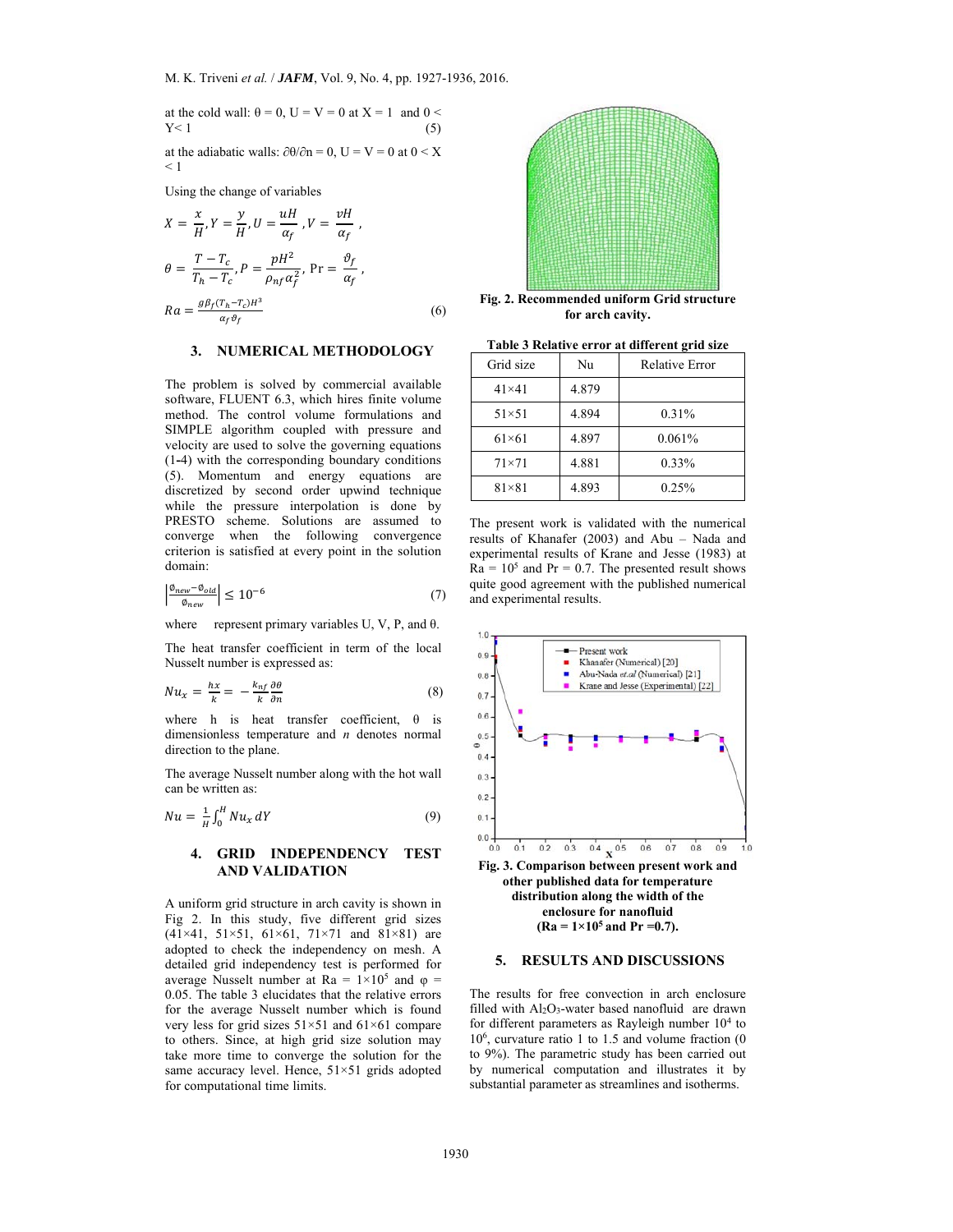

#### **5.1 Flow structure and Isotherms**

## **5.1.1 Effect of Volume Fractions**

Figs 4 (a) – (f) show the effect of  $\varphi$  on the contours of streamlines and isotherms at  $Ra = 1 \times 10^4$  and CR

= 1.17. It is observed that the fluid moves from the left side of the cavity to right side in a clockwise motion. The streamlines are looked qualitatively quite similar for different volume fractions. But, the intensity of flow is being sluggish as the concentration of nanoparticles is increased. It is happened because the fluid becomes more viscous as the factions of nanoparticles are increased in the fixed base fluid. As the volume fraction of the nanoparticles is increased the thermal conductivity of the nanofluid is increased. But, the convection coefficient ( $hr = h_{nanofluid}/h_{base fluid}$ ) of the nanofluid, shown in Fig. 5, is increased as well. The heat transfer coefficient is highly sensible between 0 to 1% on nanoparticle volume fractions and after that it is increased slowly. This reluctance in the convective heat transfer coefficient indicates that the conduction is dominated over convection heat transfer with the increase of nanoparticles concentration due to which the heat transfer rate is getting reduced. The isotherms contours are distributed throughout the whole cavity and become parallel nearer the thermally active walls. Hardly any changes are observed in the isotherm plots which indicate that the increment in the nanoparticles do not affect the path of heat flow.



#### **5.1.2 Effect of Curvature Ratio**

Figs. 6 a-d illustrate the variation in streamlines and thermal plumes at a different curvature ratio for Ra=  $1 \times 10^5$  and  $\varphi = 3\%$ . At CR = 1, the streamlines are distributed throughout the cavity and is in an oval shape at the center. The streamlines are parallel to the adiabatic walls. As the curvature ratio is increased the left side diameter of the oval shaped streamline at the center is amplified. It is moved nearer to the bottom adiabatic wall and consequently it is departed from the upper adiabatic wall. This signifies that the increase incurvature ratio affects the flow structure of the fluid and hence the flow is concentrated more between the hot and cold walls. It can be readily perceived from the isotherm lines. The isotherms are dispersed throughout the cavity at lower CR. The thermal boundary lines are shifted from arch adiabatic wall to the upper corner of the cold wall as the curvature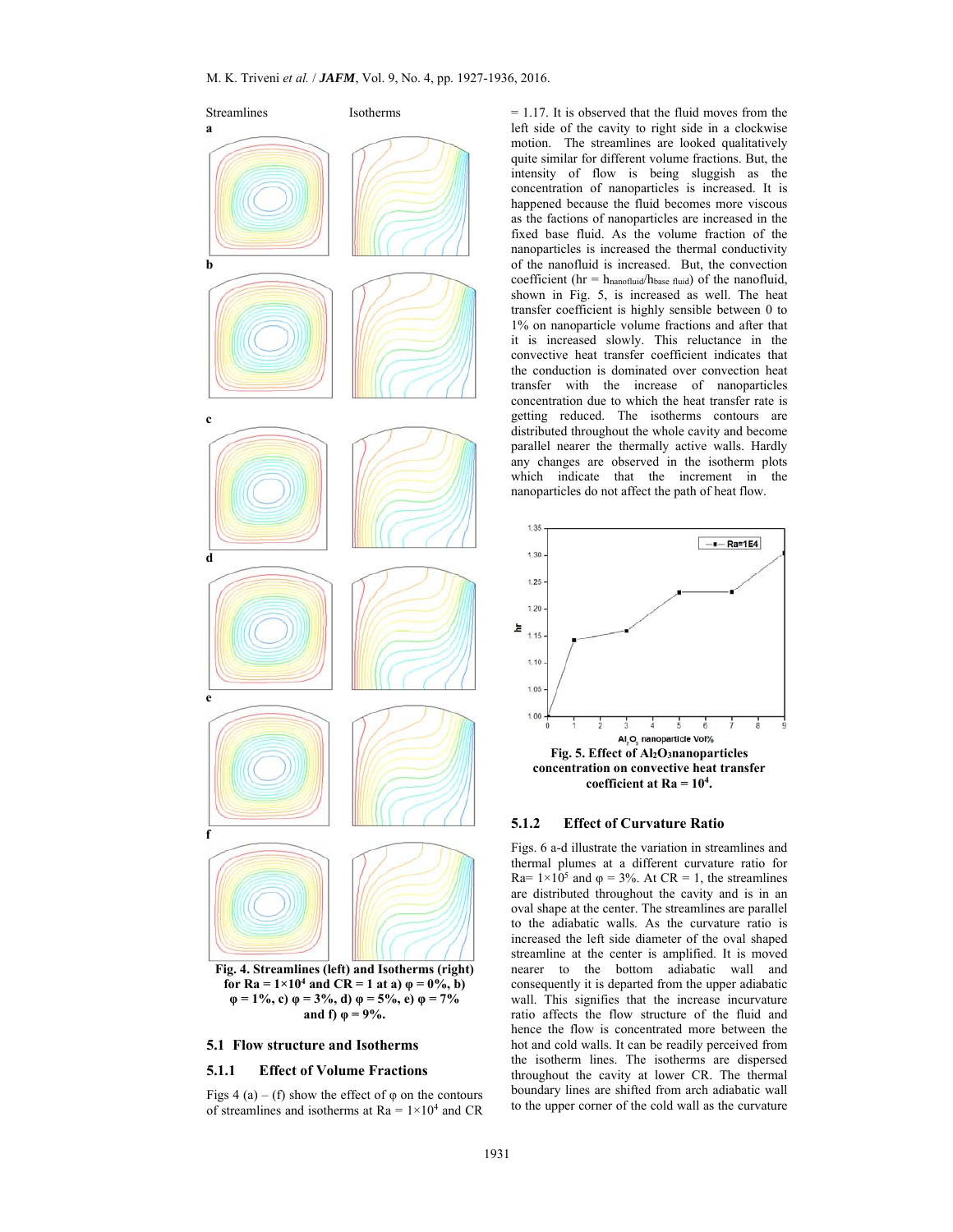ratio is increased. Hence, it is clear that the convection current and heat transfer rate are mounted with the increase of CR.

parallel at the center of the cavity. It indicates that the increment in Rayleigh number intensify the buoyancy force and hence it starts dominate over the viscous effect of the fluid.



**Fig. 7. Streamlines (left) and Isotherms (right) for CR = 1.5 and**  $\varphi$  **= 5% at a) Ra = 1×10<sup>4</sup>, b)**  $Ra = 1 \times 10^5$ , c)  $Ra = 5 \times 10^5$  and d)  $Ra = 1 \times 10^6$ .

#### **5.2 Nusselt Number**

#### **5.2.1 Local Nusselt Number (LNN)**

Variation of local Nusselt number along with the hot wall is displayed in Fig. 8 a-d for the different curvature ratio at  $Ra = 1 \times 10^5$ . The graphs are drawn for both pure water and nanofluids with different volume concentrations and compared them with each other. It can be observed from the plots that the local Nusselt number is decreased as the volume concentration of the nanoparicles are increased. The high heat transfer rate is observed between nondimensional heights 0.1**-**0.2. Furthermore, the local

## **CR =1.5. 5.1.3 Effect of Rayleigh Number**

Fig. 7 displays the effect of Rayleigh number at curvature ratio 1.5 and  $\varphi = 5\%$  on streamlines and isotherms. At lower Rayleigh number as shown in Fig. 7a, the streamlines are concentrated away from the active wall sand getting circular shaped at the center. As the Rayleigh number is increased to Ra =  $10<sup>5</sup>$ , the central cell of the streamline get turned into the oval shape and later on it is turned into the irregular shape. However, the streamlines are started circulating closer to the hot and cold walls. Corresponding isotherms contours are dispersed though out the cavity at lower Rayleigh number. But, with the increase of Rayleigh number, these shifted are towards the cold wall and become quite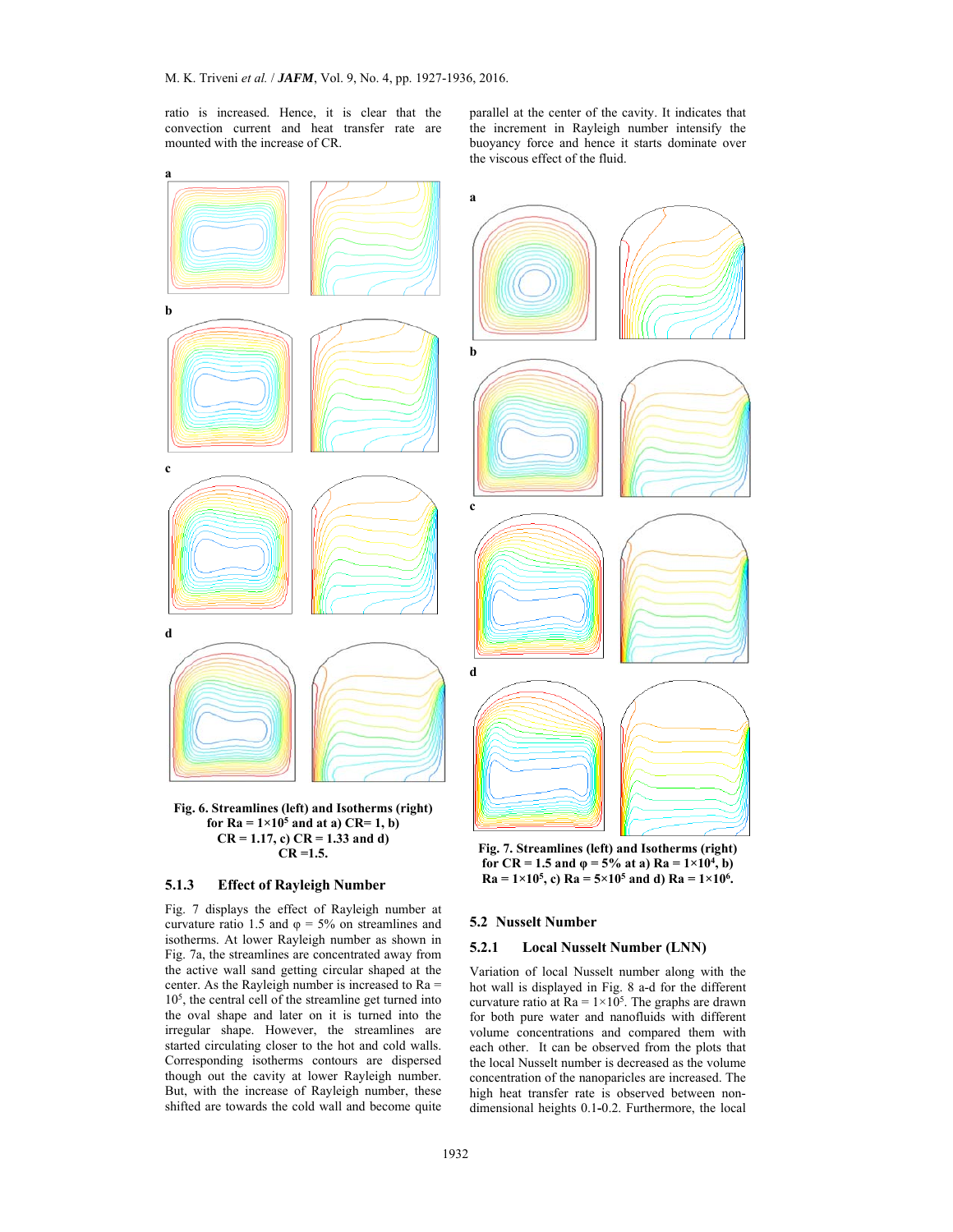Nusselt numberis decreased with the increase of non**-**dimensional height of the hot wall. Since, the fluids are getting heated up from the hot wall, is moved up and during the process the fluids are attaining the thermal stability with the height of the hot wall and hence negligible heat transfer is taking place at the top end of the hot wall. The higher peak value of LNN is obtained for water than the nonofluid but the average Nusselt number is found higher for nanofluid than water.





**Fig. 8. Variation of local Nusselt number along**  the hot wall at  $Ra = 1 \times 10^5$  for a)  $CR = 1$ , b) **CR = 1.17, c) CR = 1.33, d) CR = 1.5.** 

#### **5.2.2 Average Nusselt Number**

## **5.2.2.1 Effect of Volume Fractions**

Figs. 9 (a) – (d) demonstrate the effect of solid volume concentration on heat transfer for different size of the enclosure. At  $\varphi = 1\%$  and Ra =  $10^4$ , variation in Nusselt number is observed for  $CR = 1$ to 1.5. From the above observation, it is clear that at low Ra and small volume fraction, the heat transfer rate is increased. Since, higher value of φ at low Ra renders the fluid more viscous which reduces the flow velocity. The reduction in velocity tends to reduce the convection current which leads to increase the thickness of the thermal boundary layer. The increment in nanparticles concentration causes the falling of convective heat transfer which leads to decrease the average Nusselt number. The heat transfer rate is increased with the increase of Ra but decreased with the increase of volume fractions of nanoparticles. Meanwhile, at volume fraction 5% depicts the enhancement in average Nusselt number compare to other volume fractions which are shown in Fig. 9(d). Hence, using of nanoparticles at lower Ra is more beneficial compared to high Ra. Also, water is more suitable at high Rayleigh number.

#### **5.2.2.2 Effect of Curvature Ratio**

Fig. 10 portrays the variation in average Nussselt number with the curvature ratio at  $\varphi = 3\%$  for different Rayleigh number. The enhancement in heat transfer rate is found less for lower curvature ratio. But as the curvature ratio is increased the heat transfer rate is enhanced. Hence, arch cavity with  $CR = 1.5$  is more suitable for application than square and Lower curvature ratio of the cavity.

## **5.2.2.3 Effect of Rayleigh Number**

Fig. 11 depicts the impacts of variation in Rayleigh number on heat transfer rate. The variation in Nu is reported for different curvature ratio of the cavity and for distinct volume fraction. The Rayleigh number is directly related to the temperature gradient. The buoyancy force of the fluid is weak at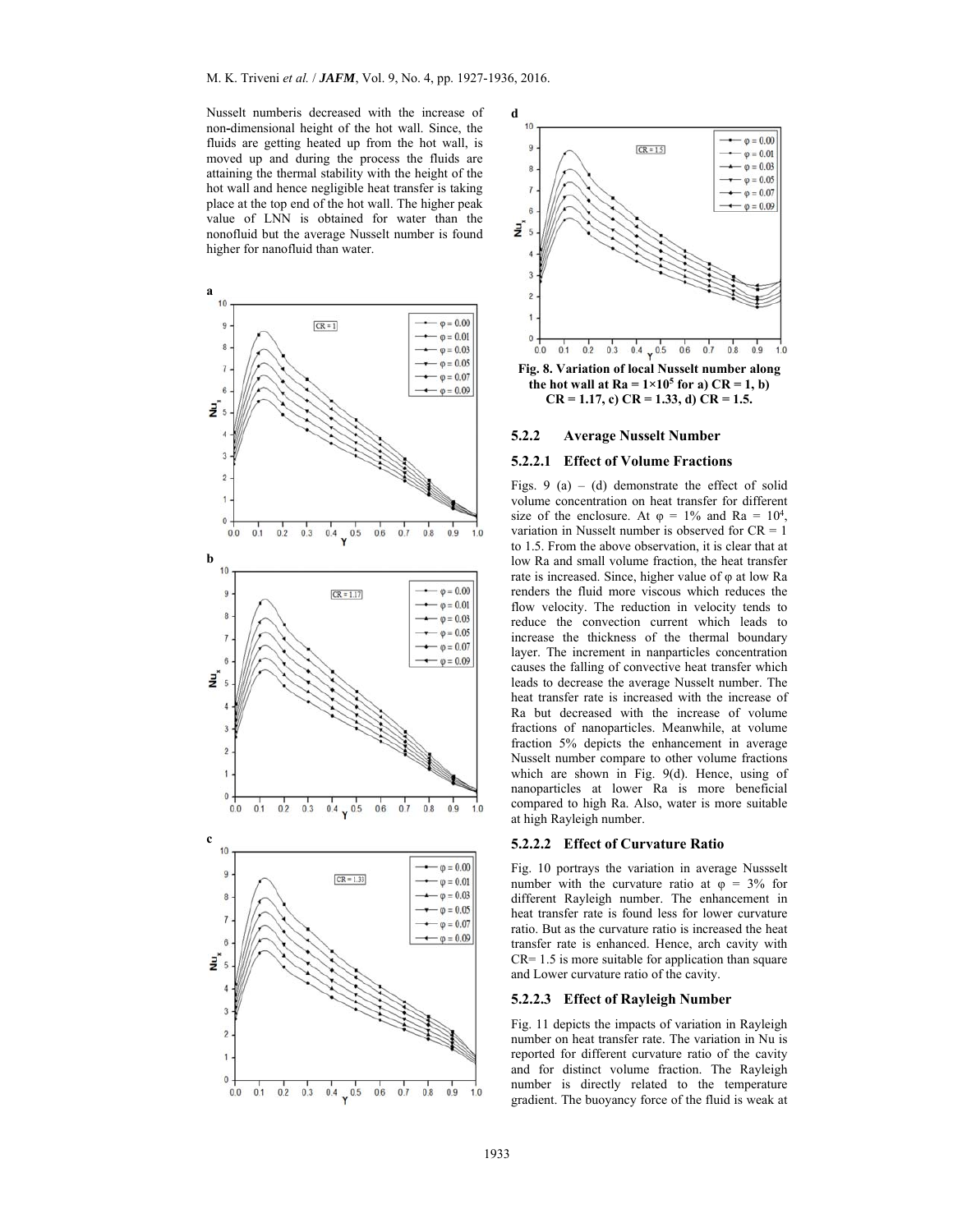lower Rayleigh number because the temperature gradient of the wall is less and hence the energy input to the fluid is low. But as the temperature gradient between the walls is increased the flow rotation of the fluid is also increased and hence a strong buoyancy force is build up inside the cavity which escorts the enhancement of heat transfer rate.





**Fig. 10. Variation of average Nusselt number with curvature ratio at fixed**  $\varphi = 3\%$ **.** 

#### **6. CONCLUSION**

The objective of the current numerical investigation is to study the effect of nanoparticles concentration, curvature ratio and Rayleigh number on the fluid flow and heat transfer characteristic. Finite volume method is used to obtain smooth solutions in terms of streamlines and isotherms for a wide range of Ra and CR. It is observed that the enclosure filled with Al2O3 based nanofluid shows a better heat transfer characteristic compared to enclosure filled with pure water. Graphical and tabular results for various parametric conditions are presented and discussed. From this investigation, following conclusions are drawn which are as follows:

- 1. The enhancement in heat transfer is observed for both water and nanofluid with the increase of CR.
- 2. The increment in heat transfer rate is observed for the nonoparticles concentration up to 5% and after that the average Nusselt number is decreased with the increase of the concentration.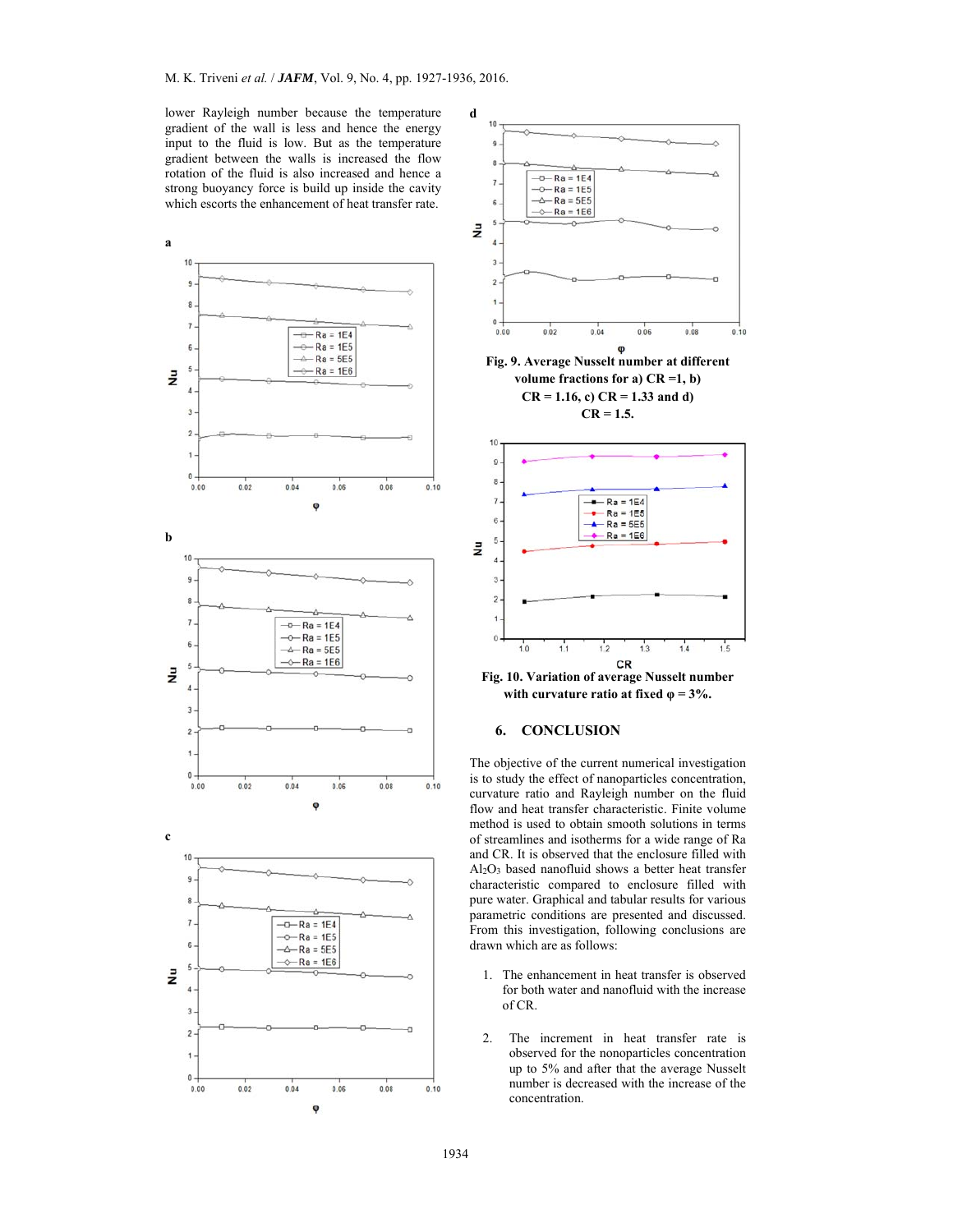- 3. The application of  $Al_2O_3$ -water nanofluid is more appealing at lower Rayleigh number rather than the higher. However, the use of water is more beneficial at higher Rayleigh number.
- 4. The heat transfer rate is increased with the increase in curvature ratio and is found higher at CR = 1.5.
- 5. As per expectation, the average Nusselt number is increased with the increase of Rayleigh number.





**Fig. 11. Variation of average Nusselt number with Rayleigh number for a) CR =1, b) CR = 1.16, c) CR = 1.33 and d) CR= 1.5.** 

#### **ACKNOWLEDGEMENT**

The authors are very grateful to the reviewers for their precious and productive comments.

### **REFERENCES**

- Abu-Nada, E. (2008). Application of nanofluids for heat transfer enhancement of separated flows encountered in a backward facing step. *Int. J. Heat and Fluid Flow* 29, 242-249.
- Abu-Nada, E. and *et al*. (2009). Effects of inclination angle on natural convection in enclosures filled with Cu–water nanofluid. *Int. J. Heat and Fluid Flow* 30, 669-678.
- Abu-Nada, E. and *et al*. (2010). Effect of nanofluid variable properties on natural convection in enclosures. *Int. J. Thermal Science* 49, 479- 491.
- Ali, M. and *et al*. (2013). Natural convection heat transfer inside vertical circular enclosure filled with water-based Al<sub>2</sub>O<sub>3</sub> nanofluids. *Int. J. Thermal Science* 63, 115-124.
- Aminossadati, S. M. and *et al*. (2011). Enhanced natural convection in an isosceles triangular enclosure filled with a nanofluid. *Computers and Mathematics with Applications* 61, 1739- 1753.
- Basak, T. and A. J. Chamka (2012). Heatline analysis on natural convection for nanofluids confined within square cavities with various thermal boundary conditions. *Int. J. Heat and Mass Transfer* 55, 5526-5543.
- Bhattacharya, P. and S. Das (2015). A study on steady natural convection heat transfer inside a square cavity for different values of Rayleigh and nusselt numbers. *Journal of applied Fluid Mechanics* 8(3), 635–640.
- Bose, P. K. and *et al.* (2013). Numerical analysis of laminar natural convection in a quadrantal cavity with a solid adiabatic fin attached to the hot vertical wall. *Journal of Applied Fluid*